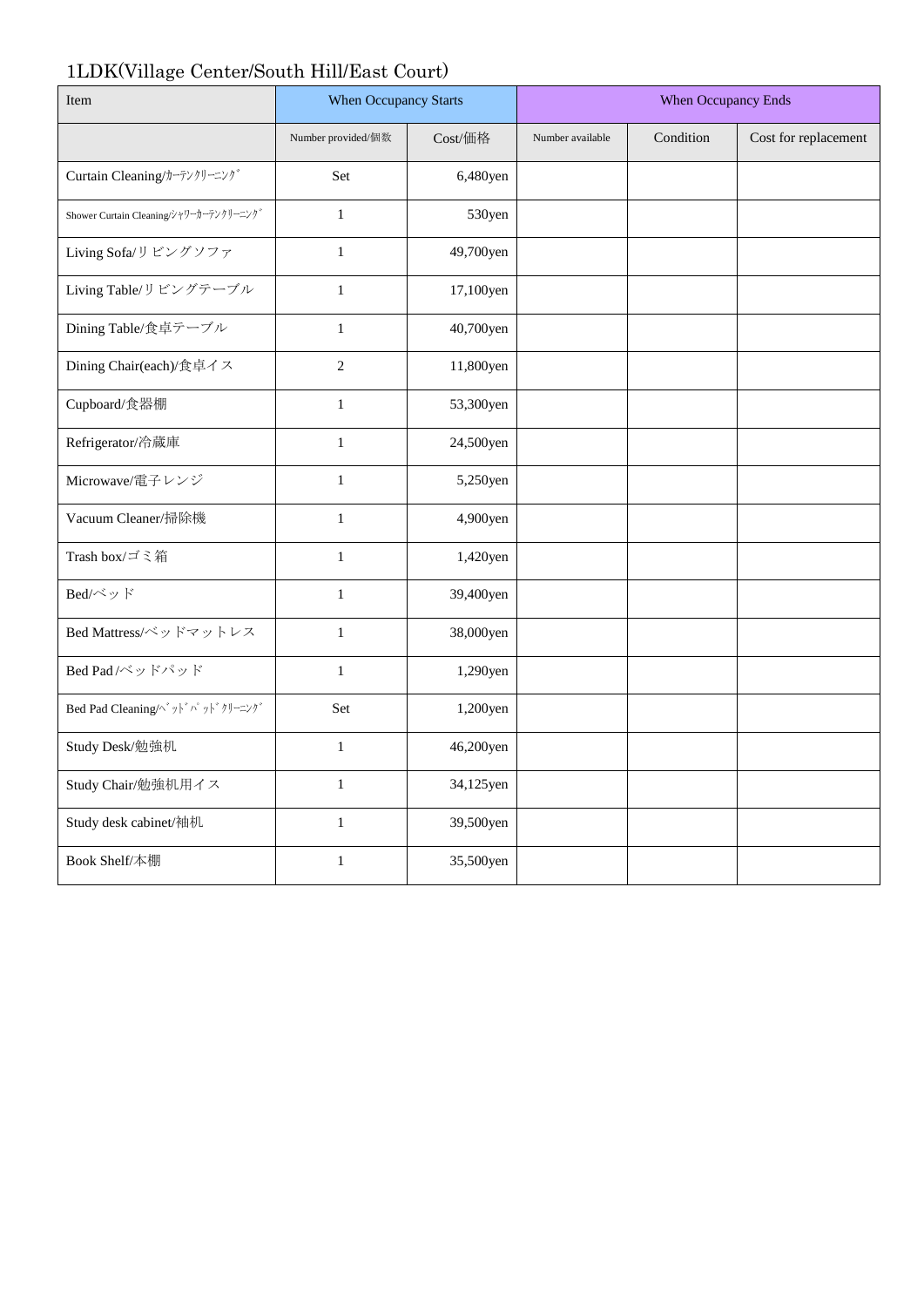## 2LDK(Village Center)

| Item                           | <b>When Occupancy Starts</b> |           | When Occupancy Ends |           |                      |
|--------------------------------|------------------------------|-----------|---------------------|-----------|----------------------|
|                                | Number provided              | Cost      | Number available    | Condition | Cost for replacement |
| Curtain Cleaning/カーテンクリーニング    | Set                          | 6,480yen  |                     |           |                      |
| Living Sofa/リビングソファ            | $\overline{2}$               | 49,700yen |                     |           |                      |
| Living Table/リビングテーブル          | $\mathbf{1}$                 | 17,100yen |                     |           |                      |
| Dining Table/食卓テーブル            | $\mathbf{1}$                 | 40,700yen |                     |           |                      |
| Dining Chair(each)/食卓イス        | $\overline{4}$               | 11,800yen |                     |           |                      |
| Cupboard/食器棚                   | $\mathbf{1}$                 | 53,300yen |                     |           |                      |
| Refrigerator/冷蔵庫               | $\mathbf{1}$                 | 24,500yen |                     |           |                      |
| Microwave/電子レンジ                | $\mathbf{1}$                 | 5,250yen  |                     |           |                      |
| Vacuum Cleaner/掃除機             | $\mathbf{1}$                 | 4,900yen  |                     |           |                      |
| Trash box/ゴミ箱                  | $\mathbf{1}$                 | 1,420yen  |                     |           |                      |
| Bed/ベッド                        | $\overline{2}$               | 39,400yen |                     |           |                      |
| Bed Mattress/ベッドマットレス          | $\overline{2}$               | 38,000yen |                     |           |                      |
| Bed Pad/ベッドパッド                 | $\overline{c}$               | 1,290yen  |                     |           |                      |
| Bed Pad Cleaning/^゙ッドパッドクリーニング | each                         | 1,200yen  |                     |           |                      |
| Study Desk/勉強机                 | $\overline{2}$               | 46,200yen |                     |           |                      |
| Study Chair/勉強机用イス             | $\overline{c}$               | 34,125yen |                     |           |                      |
| Study desk cabinet/袖机          | $\overline{c}$               | 39,500yen |                     |           |                      |
| Book Shelf/本棚                  | $\overline{c}$               | 35,500yen |                     |           |                      |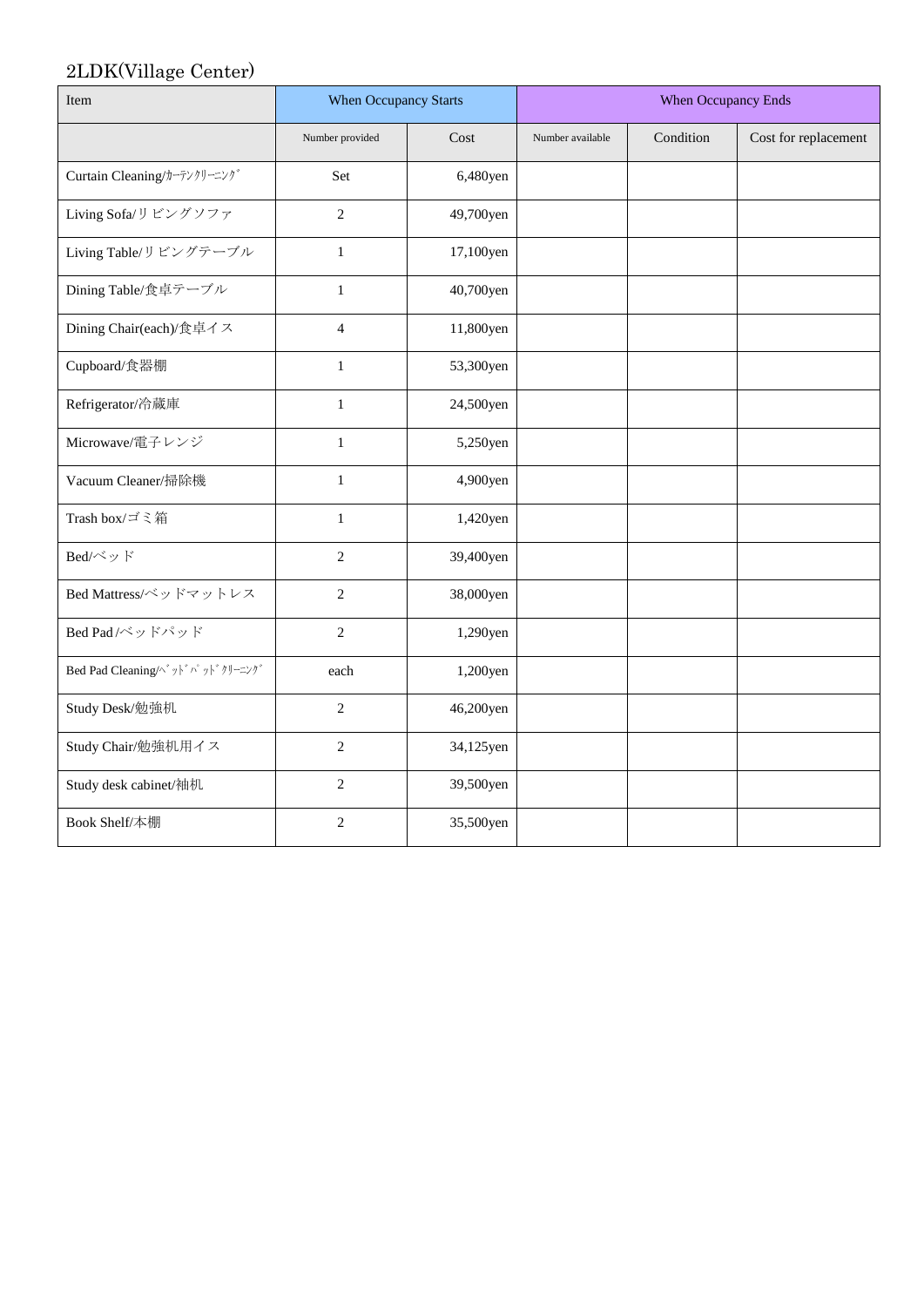## 2LDK(+S, +SB)(West Court/East Court/Hillside Faculty House)

| Item                           | When Occupancy Starts |            | When Occupancy Ends |           |                      |
|--------------------------------|-----------------------|------------|---------------------|-----------|----------------------|
|                                | Number provided       | Cost       | Number available    | Condition | Cost for replacement |
| Curtain Cleaning/カーテンクリーニング    | Set                   | 21,924yen  |                     |           |                      |
| Washer & Dryer/洗濯乾燥機           | $\mathbf 1$           | 96,336yen  |                     |           |                      |
| Living Sofa/リビングソファ            | $\mathbf{1}$          | 59,000yen  |                     |           |                      |
| Living Table/リビングテーブル          | $\mathbf{1}$          | 17,100yen  |                     |           |                      |
| Dining Table/食卓テーブル            | $\mathbf{1}$          | 40,700yen  |                     |           |                      |
| Dining Chair(each)/食卓イス        | $\overline{4}$        | 11,800yen  |                     |           |                      |
| Cupboard/食器棚                   | $\mathbf 1$           | 53,400yen  |                     |           |                      |
| Refrigerator/冷蔵庫               | $\mathbf{1}$          | 130,000yen |                     |           |                      |
| Microwave/電子レンジ                | $\mathbf{1}$          | 14,400yen  |                     |           |                      |
| Vacuum Cleaner/掃除機             | $\mathbf{1}$          | 36,500yen  |                     |           |                      |
| Trash box/ゴミ箱                  | $\mathbf{1}$          | 1,420yen   |                     |           |                      |
| Bed/ベッド                        | $\overline{2}$        | 39,400yen  |                     |           |                      |
| Bed Mattress/ベッドマットレス          | $\overline{c}$        | 38,000yen  |                     |           |                      |
| Bed Pad/ベッドパッド                 | $\overline{2}$        | 1,290yen   |                     |           |                      |
| Bed Pad Cleaning/^゙ッドパッドクリーニング | each                  | 1,200yen   |                     |           |                      |
| Study Desk/勉強机                 | $\overline{c}$        | 46,200yen  |                     |           |                      |
| Study Chair/勉強机用イス             | $\overline{2}$        | 34,125yen  |                     |           |                      |
| Study desk cabinet/袖机          | $\sqrt{2}$            | 39,500yen  |                     |           |                      |
| Book Shelf/本棚                  | $\overline{2}$        | 35,500yen  |                     |           |                      |